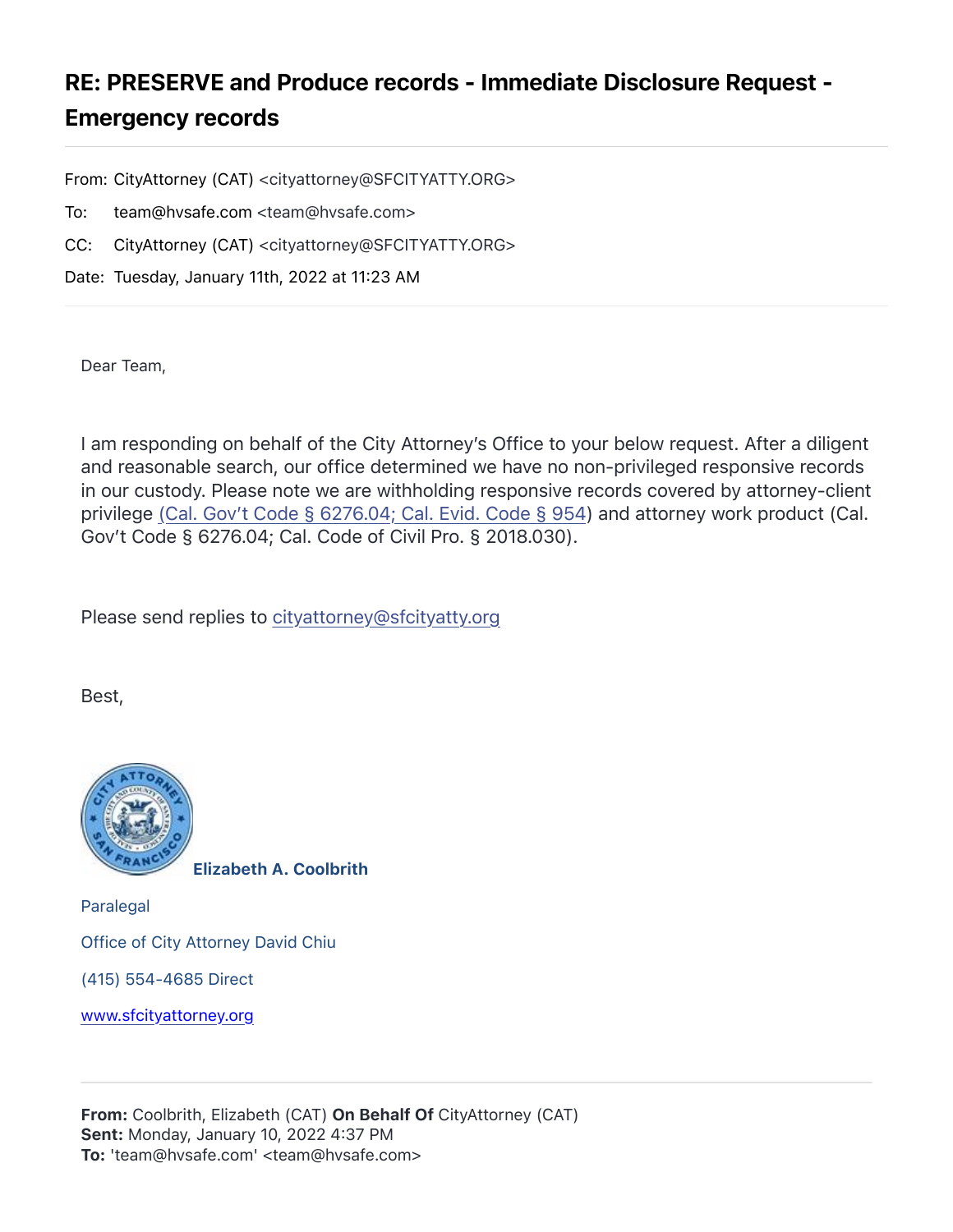Dear Team,

I am responding on behalf of the City Attorney's Office to your below request. Please note that we are invoking an extension of time under Government Code section 6253(c) due to the need to search for, collect, and appropriately examine a voluminous amount of separate and distinct records. We will endeavor to process your request as quickly as possible and anticipate responding no later than the close of business January 24, 2022. If you have any questions in the meantime, please contact us at the information below.

Please send replies to [cityattorney@sfcityatty.org](mailto:cityattorney@sfcityatty.org)

Best,



Elizabeth A. Coolbrith

Paralegal Office of City Attorney David Chiu

(415) 554-4685 Direct

[www.sfcityattorney.org](http://www.sfcityattorney.org/)

From: Coolbrith, Elizabeth (CAT) On Behalf Of CityAttorney (CAT) Sent: Monday, January 3, 2022 5:22 PM To: 'team@hvsafe.com' [<team@hvsafe.com](mailto:team@hvsafe.com)> Cc: CityAttorney (CAT) [<cityattorney@SFCITYATTY.ORG](mailto:cityattorney@SFCITYATTY.ORG)> Subject: RE: PRESERVE and Produce records - Immediate Disclosure Request - Emergency records

Dear Team,

I am responding on behalf of the City Attorney's Office to your below request. Your request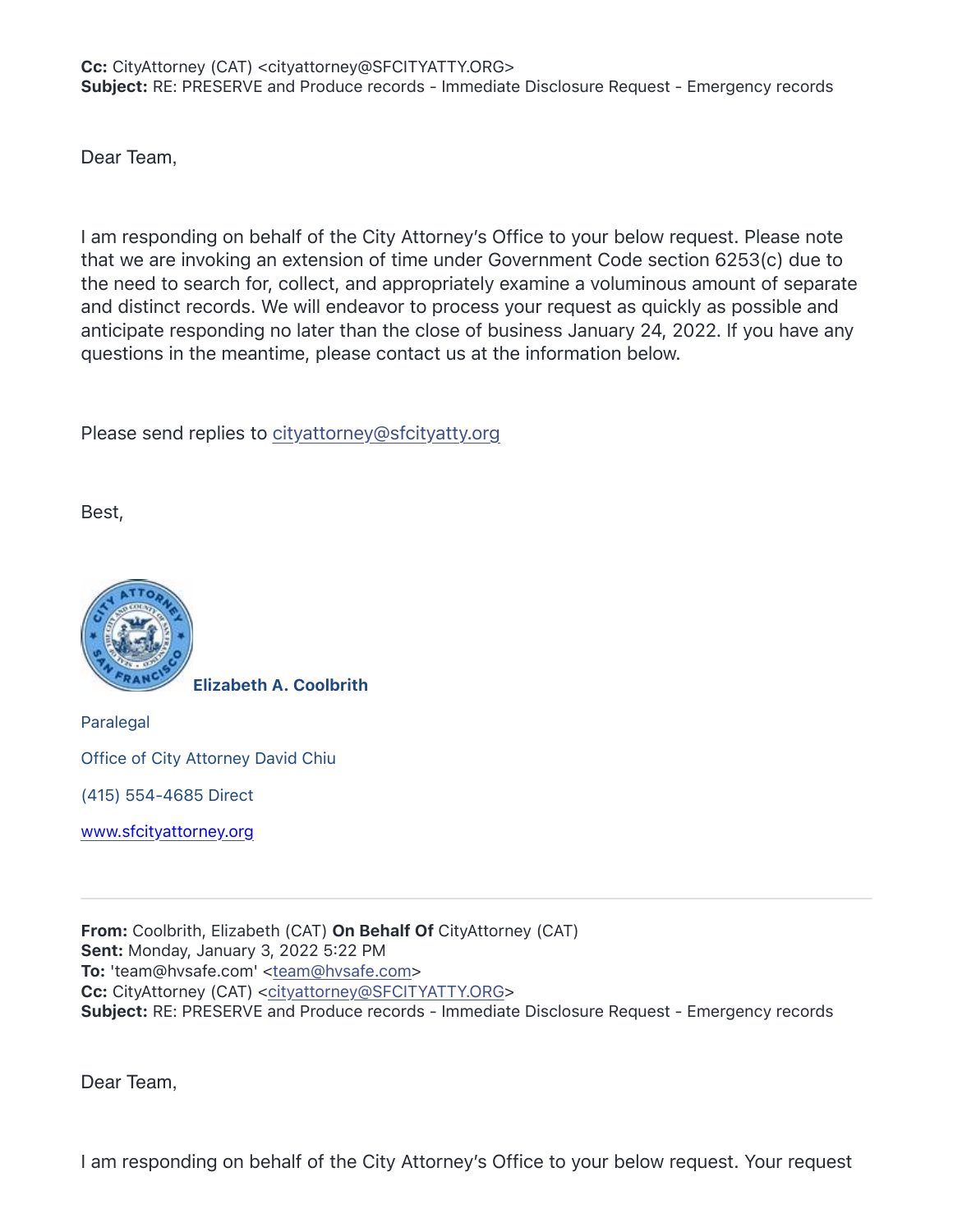was sent as an "Immediate Disclosure Request" under San Francisco Administrative Code Section 67.25(a). But to qualify under that section, the request must be "simple, routine and readily answerable." The Sunshine Ordinance requires shorter response times in those situations where a department is able to quickly locate and produce the requested records. In order to respond to your request, this office will need to conduct an extensive review of our electronic files to find and review responsive records. For this reason, we are not treating your request an "immediate disclosure" request, but as one which is subject to the normally applicable 10-day response time, which will be January 10, 2022.

Please send replies to [cityattorney@sfcityatty.org](mailto:cityattorney@sfcityatty.org)

Best,



Elizabeth A. Coolbrith

Paralegal

Office of City Attorney David Chiu

(415) 554-4685 Direct

[www.sfcityattorney.org](http://www.sfcityattorney.org/)

Original Message----- From: TEAM [<team@hvsafe.com>](mailto:team@hvsafe.com) Sent: Friday, December 31, 2021 9:08 AM To: [MYR-All.DepartmentHeads@sfgov.org;](mailto:MYR-All.DepartmentHeads@sfgov.org) [mayorlondonbreed@sfgov.org](mailto:mayorlondonbreed@sfgov.org); Heckel, Hank (MYR) [<hank.heckel@sfgov.org>](mailto:hank.heckel@sfgov.org); Bruss, Andrea (MYR) <[andrea.bruss@sfgov.org>](mailto:andrea.bruss@sfgov.org); Elsbernd, Sean (MYR) [<sean.elsbernd@sfgov.org](mailto:sean.elsbernd@sfgov.org)>; Power, Andres (MYR) [<andres.power@sfgov.org>](mailto:andres.power@sfgov.org); Lynch, Andy (MYR) <[andy.lynch@sfgov.org>](mailto:andy.lynch@sfgov.org); Cretan, Jeff (MYR) <ieff.cretan@sfgov.org>; Scott, William (POL) [<william.scott@sfgov.org>](mailto:william.scott@sfgov.org); Dorsey, Matt (POL) [<matt.dorsey@sfgov.org>](mailto:matt.dorsey@sfgov.org); [bos](mailto:bos-legislative_aides@sfgov.org)[legislative\\_aides@sfgov.org](mailto:bos-legislative_aides@sfgov.org) Subject: PRESERVE and Produce records - Immediate Disclosure Request - Emergency records

 This message is from outside the City email system. Do not open links or attachments from untrusted sources.

1) All departments, employees, and Supervisors: Preserve AND PRODUCE on a rolling basis all of your texts, chats of any kind, DMs, PMs, group messages, or Microsoft Teams messages sent or received where any party is London Breed, Sean Elsbernd, Andrea Bruss, Andres Power, Mary Ellen Carroll, Chief Scott, Tom Paulino, Andy Lynch, Jeff Cretan, Matt Dorsey, or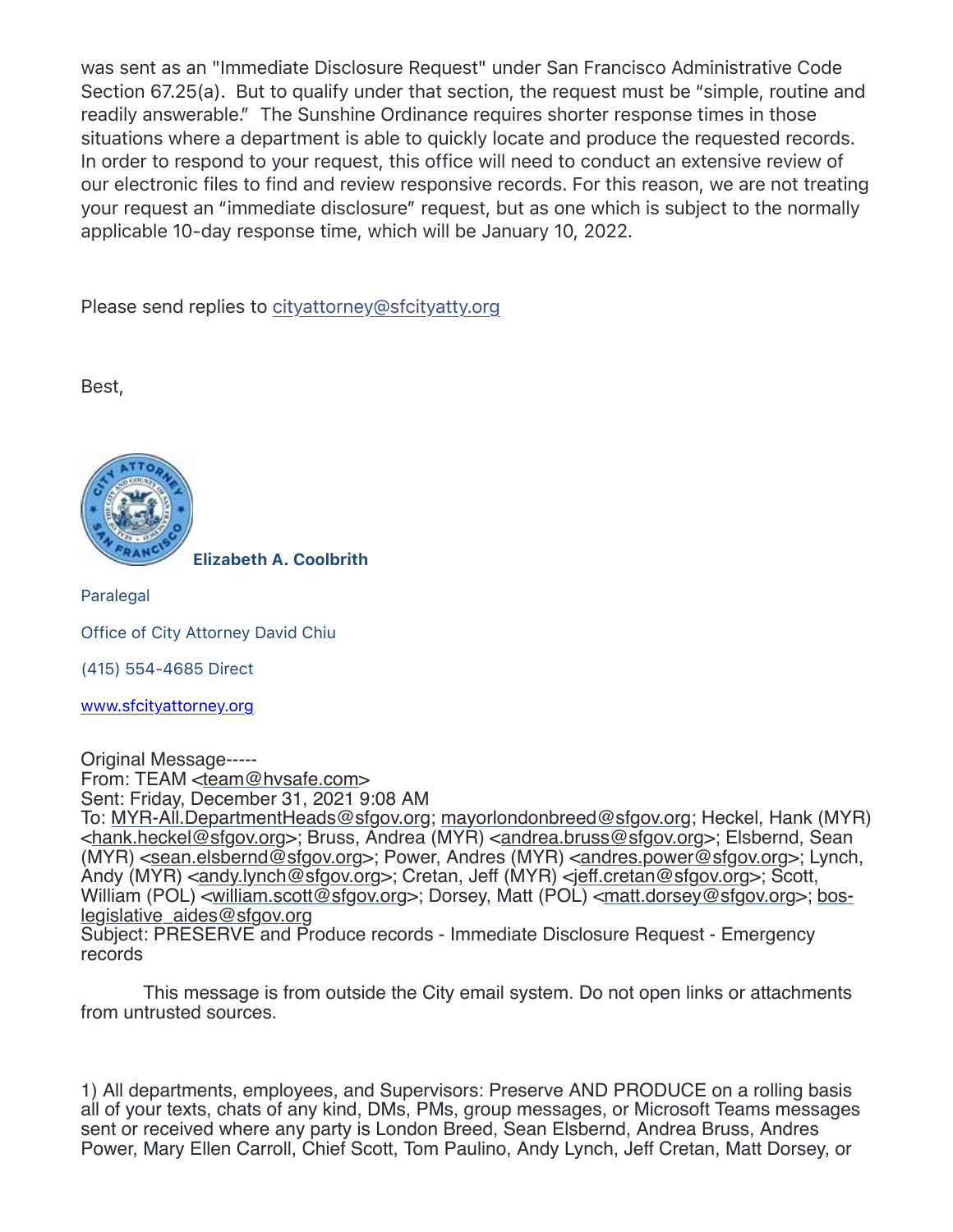any BoS Supervisor or their staff:

(a) on December 23, 2021 on any topic, and

(b) from Dec 1, 2021 to present on the topic of the Tenderloin emergency.

2) Further produce on a rolling basis: any contracts (including any form of agreements, agreements to agree, MoUs, amendments, exhibits, offers, counteroffers, attachments, appendices) between the City or any part of the City and Urban Alchemy that:

(c) are in effect at present, or

(d) for which any payments were sent or received by the City from Oct 1, 2021 to present, or

(e) where the record was sent, received, created, or modified from Oct 1, 2021 to present.

3) Further produce: communications of any form (email, text, chat, DM, GM, PMs, etc.) between your agency's employees/officials and Urban Alchemy (incl. its employees, officers, or attorneys/representatives) from Oct 1, 2021 to present.

4) Further produce: calendar or meeting entries for any agency employee/official where any invitee, attendee, or organizer is Urban Alchemy (incl. its employees, officers, or attorneys/representatives) from Oct 1, 2021 to present.

For Microsoft Teams:

I am asking for responsive records in all 4 types of MS Teams systems listed here: [https://docs.microsoft.com/en-us/microsoft-365/compliance/teams-workflow-in-advanced](https://docs.microsoft.com/en-us/microsoft-365/compliance/teams-workflow-in-advanced-ediscovery?view=o365-worldwide)[ediscovery?view=o365-worldwide](https://docs.microsoft.com/en-us/microsoft-365/compliance/teams-workflow-in-advanced-ediscovery?view=o365-worldwide) [<https://docs.microsoft.com/en-us/microsoft-365/compliance](https://docs.microsoft.com/en-us/microsoft-365/compliance/teams-workflow-in-advanced-ediscovery?view=o365-worldwide) [/teams-workflow-in-advanced-ediscovery?view=o365-worldwide](https://docs.microsoft.com/en-us/microsoft-365/compliance/teams-workflow-in-advanced-ediscovery?view=o365-worldwide)> :

- Teams 1:1 chats. Chat messages, posts, and attachments shared in a Teams conversation between two people. Teams 1:1 chats are also called conversations.

- Teams group chats. Chat messages, posts, and attachments shared in a Teams conversation between three or more people. Also called 1:N chats or group conversations.

- Teams channels. Chat messages, posts, replies, and attachments shared in a Teams channel.

- Private Teams channels. Message posts, replies, and attachments shared in a private Teams channel.

Thank you.

HVSafe